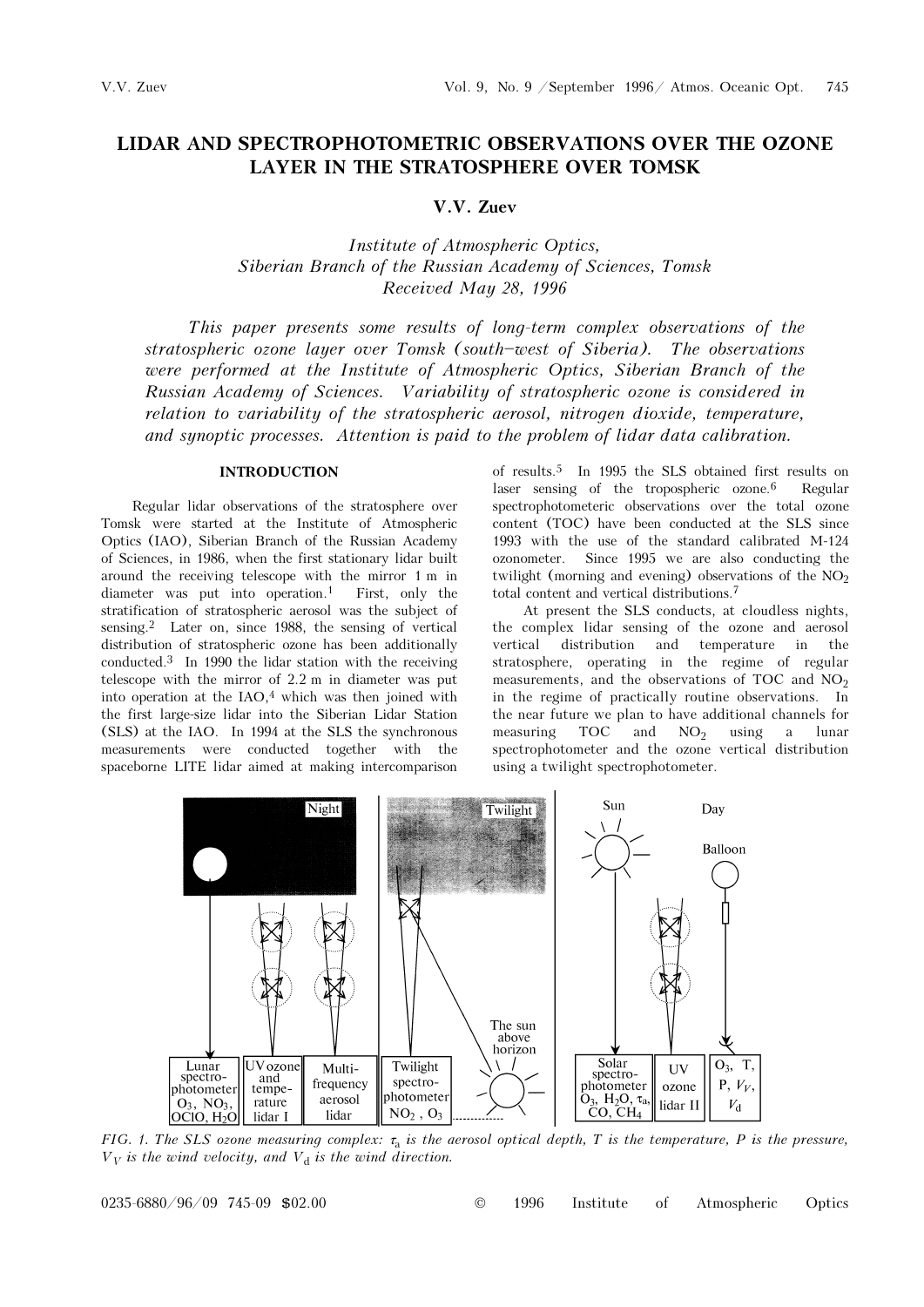Figure 1 schematically shows the SLS complex for ozone measurements. This complex makes the instrumental basis for the initiative SATOR Program at IAO to study the stratospheric and tropospheric ozone.

## SOME RESULTS OF LIDAR DATA **CALIBRATION**

The specifications of the SLS and methods used for sensing stratospheric constituents and parameters are described in Refs.  $8-10$ . The peculiar feature of the SLS is its capability of simultaneously sensing ozone, temperature, and aerosol, including its microstructure, with the use of optical and spectral separation of lidar returns both with a single receiving telescope and several telescopes at the same time.



FIG. 2. Temperature profiles obtained with the lidar and a baloon.



FIG. 3. Ozone and temperature profiles.

Optical calibration of all lidar signals is done using signals from altitudes no less than 30 km, where, with no aerosols, they are formed only due to Rayleigh scattering, whose cross section is proportional to the density of atmospheric air at these altitudes.<sup>11</sup>

Calibration of temperature and ozone profiles measured with the lidar by the results of direct measurements of temperature and ozone concentration with the use of baloons was done in July 1995 within the framework of SATOR-95 measuring campaign. Altogether nine baloons were launched. We succeeded in comparing in three cases. The results of the comparison are shown in Figs. 2 and 3. One can see good agreement between the lidar and baloon data.

Close agreement is also observed when comparing the integrated values of stratospheric ozone concentration obtained with the lidar with TOC values measured using a calibrated M-124 device certified at Voeikov Main Geophysical Observatory in 1994.



FIG. 4. Scattering ratio profiles obtained in September 1994 with the ground-based and spaceborne lidars.

A peculiar kind of intercalibration was done for the lidar aerosol channel during the correlation measurements synchronously with the LITE spaceborne lidar in September 1994 (Fig. 4). The results of intercoparison of laser sensing data on stratospheric aerosol5 demonstrate good correlation. In the marked regions, practically the same aerosol stratification was measured, and the height difference for these regions agrees well with the difference in tropopause heights over Tomsk and Altay, above which the Shuttle flew that time.

## STRATOSPHERIC OZONE AND TEMPERATURE

The behavior of stratospheric ozone and temperature is known to have a positive correlation. This is connected with the fact that heating of the stratosphere directly depends on the concentration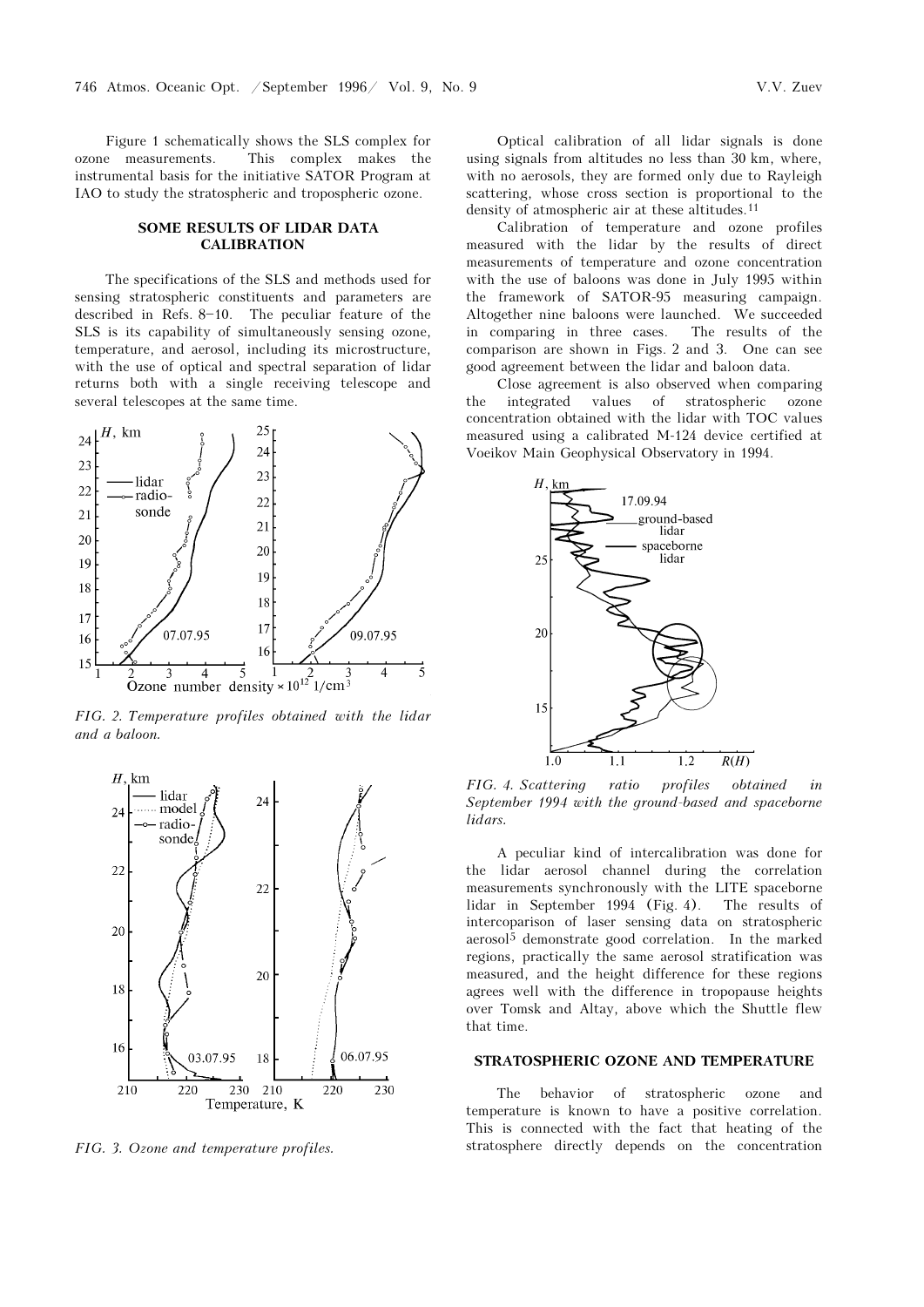of ozone, the main absorber of UV solar radiation in the middle atmosphere, as well as on the influence of common dynamical factors, like vertical flows, on the vertical distribution of temperature and ozone. In addition, the higher is the temperature, the higher are the rates of ozone-producing chemical reactions.

Interesting situation, characterizing the correlation between the vertical distribution of ozone and temperature profile, was observed in February 1996. Figure 5 shows the night profiles of ozone and temperature obtained from lidar sensing data. Thus, in early February (05.02.96) moderate ozone content in the stratosphere corresponds to the vertical temperature profile close to the model one. Sudden appearance of a large amount of ozone in the  $15-25$  km layer detected on February 12 was followed by the temperature rise by 10 K in this layer. Then, on 20.02.96, the decrease in ozone content in the  $15-25$  km altitude range took place simultaneously with the temperature decrease at these altitudes. The lidar temperature profile in this case was very close to the model one. Very high ozone content in the extended 15-30 km layer was noticed on February 22. Significant increase in the stratospheric ozone content was observed against the background of sharp temperature increase in the  $10-30$  km layer mentioned. On February 28 a decrease in the ozone concentration and at the temperature profile coming back to the model one took place.



FIG. 5. Dynamics of the ozone and temperature profiles observed in February 1996.

Sufficiently strong positive correlation between the temperature and ozone concentration vertical profiles (see Fig. 5) is indicative of a significant role of the dynamical processes in the middle atmosphere.

Oscillations of the circumpolar cyclonic vortex about its mean (statistical average) position, that result in phase shift (oscillations) of stationary planetary waves, govern the intensity of vertical motions and rearrangement of thermobaric fields in the lower atmosphere. Consequently, combinations of different dynamic conditions in the lower and middle atmosphere will determine different shapes of vertical profiles of temperature and ozone.

The analysis of synoptic data demonstrates that high values of ozone concentration in the middle stratosphere and total ozone content, on the whole, on February 12 and 22, to which the higher temperature corresponded, were caused by the influence of the leading part of the height pressure trough belonging to

the circumpolar cyclone. The circulation had a well pronounced zonality. Typical of such a situation are descending motions of cold air at the cyclonic side from the height frontal surface. Then, as a result of lowering, the adiabatic increase in temperature and ozone inflow from above occur.

The situations taking place on February 12 and 22 differ from each other due to somewhat different position of the circumpolar vortex, which caused more intense descending motions in higher layers and, correspondingly, increase in temperature and ozone concentration. However, in the lower stratosphere similar position of vortex caused weak ascending motions, while in the stratosphere it resulted in descending motions with formation of a warm region of high pressure.

Vertical distribution of temperature and ozone on February 5, 20, and 28 (especially on 20 and 28) is characteristic of the middle position of the circumpolar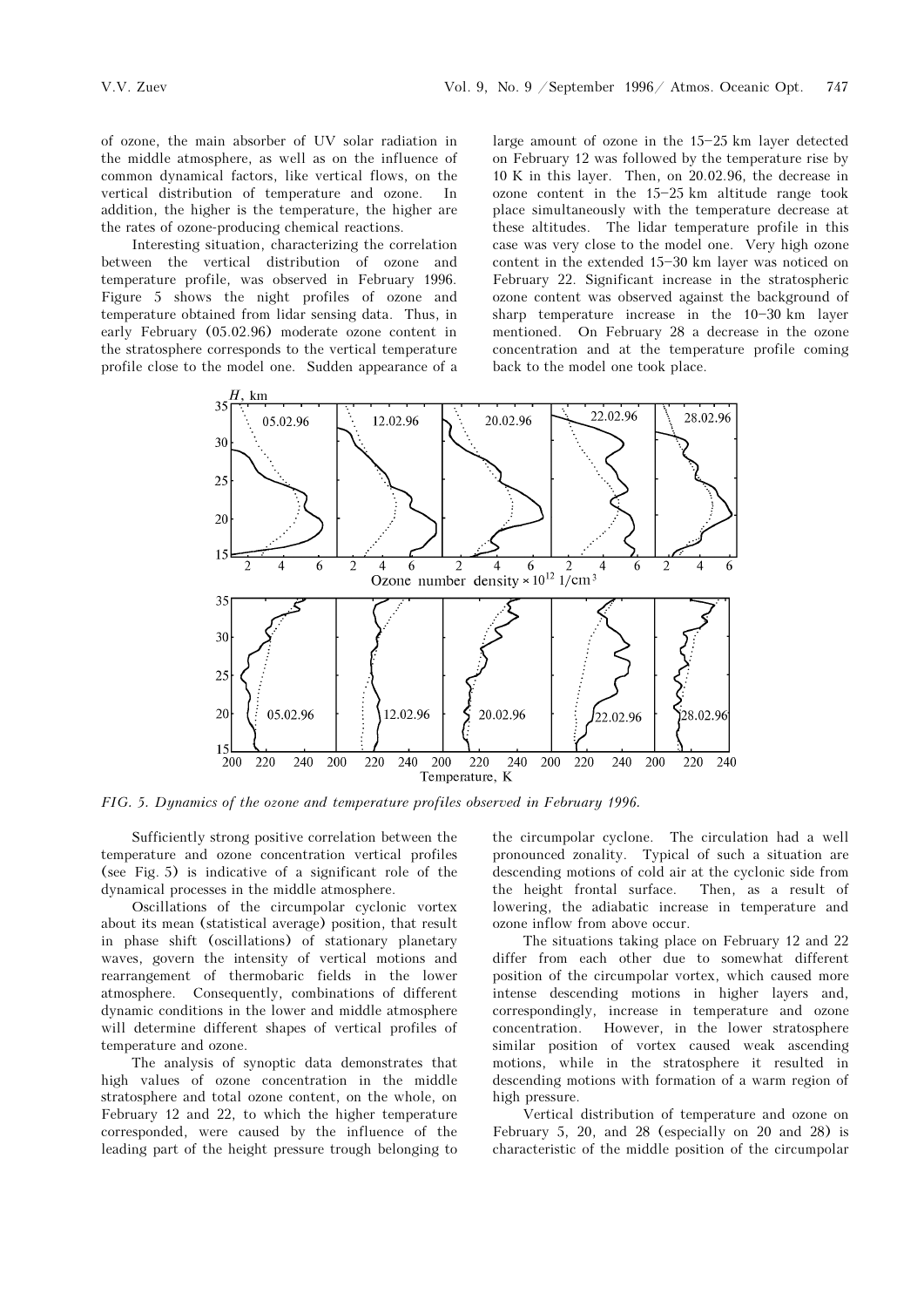vortex. Lower values of temperature and ozone concentration in the middle stratosphere on February 5 were due to mostly ascending motions in this layer, while in the troposphere in these days a high warm anticyclone was observed.

### STRATOSPHERIC OZONE AND MT. PINATUBO

Very strong eruption of Mt. Pinatubo at the Philippines occurred, as known, on June 15, 1991.

Already two weeks after that (June 29) first traces of eruptive clouds appeared in the stratosphere over Tomsk at altitudes of 13-16 km, which reached their maximum intensity by July 9 (Fig. 6).

At that time the behavior of vertical profiles of stratospheric ozone was characterized by a pronounced negative correlation with aerosol profiles. This also show seen in the behavior of the total ozone content which dropped by almost 40% during three days (from 7 to 9 of July).



FIG. 6. Total ozone content in the 13-23 km altitude range and the vertical profiles of ozone, scattering ratio, and temperature in July 1991 in the early period of appearance of the products of Mt. Pinatubo eruption over Tomsk.



FIG. 7. Typical profiles of scattering ratio in corresponding periods of 1991-1995.

Such a behavior of stratospheric ozone can be explained by both heterogeneous reactions of ozone with aerosol constituents and homogeneous reactions with gases emitted during the eruption, for example,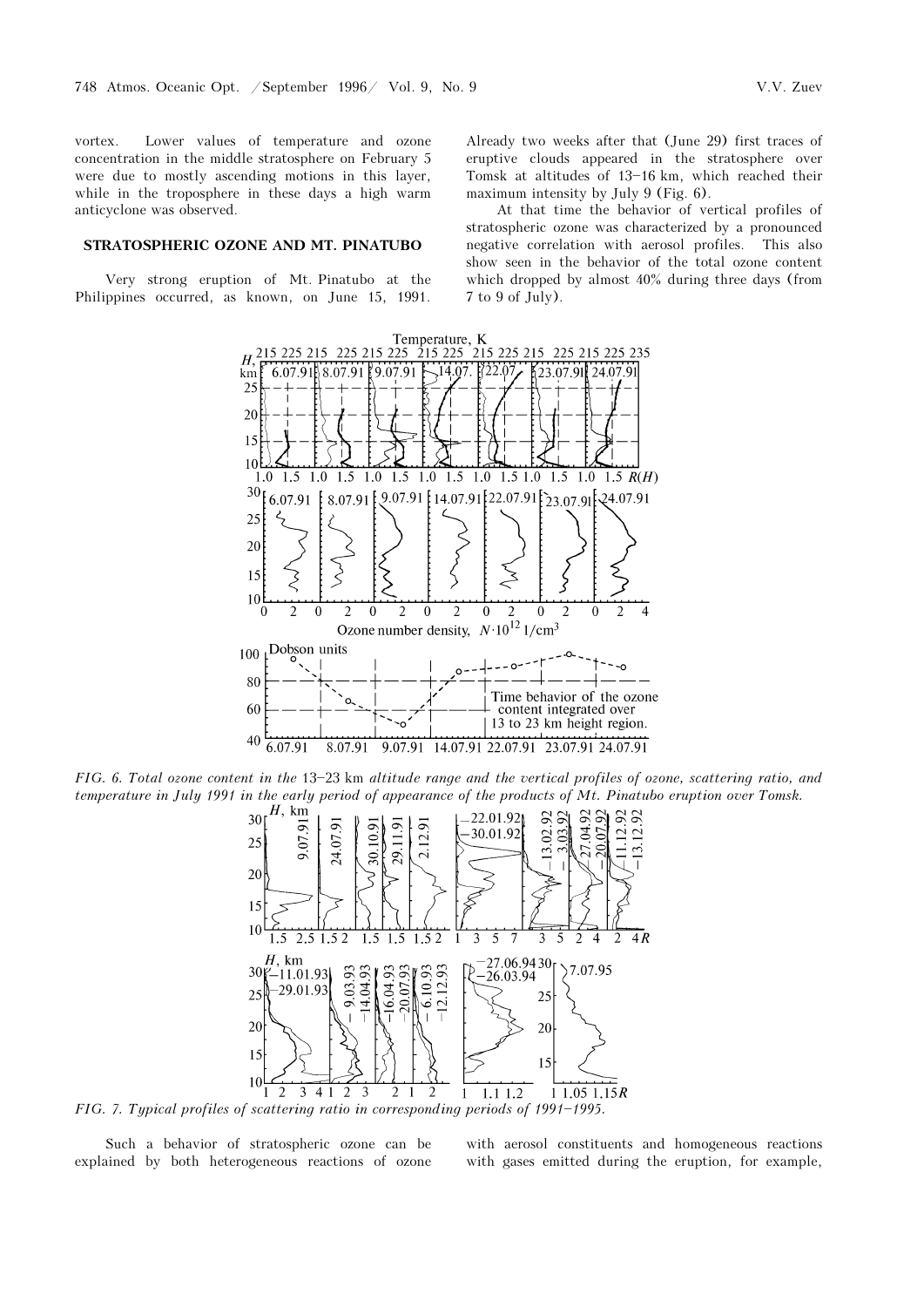hydrogen  $(H<sub>2</sub>)$ . The latter mechanism will be described in more detail below, in Section &Stratospheric ozone and stratospheric clouds.[

Figure 7 shows some episodes with most typical profiles of aerosol stratification from October 1991 to July 1995. As one can see, maximal scattering ratios  $R(H)$  were recorded in later January-February 1992. Minimal, as compared to the analogous period of the preceeding year, ozone concentrations in the stratosphere also were observed in the same period (Fig. 8).  $\ast$ Eating away» of ozone in the lower part of the profile is the unique manifestation of  $*$ the ozone depression». The presence of coincident maxima in the profiles of R and ozone at an altitude of  $21-22$  km is indicative of the meridional transpot, at these altitudes, of tropical air masses into mid-latitudes. On the whole, both these facts are responsible for formation, over the territory of Russia, of migrating structures similar in their characteristics to ozone holes (Fig. 9).

In spring of 1992  $R(H)$  remained high. However, the behavior of ozone and aerosol vertical profiles became practically independent, although the influence of aerosol overburden of the stratosphere on the formation of vertical distribution of stratospheric ozone, especially in the lower atmosphere, was seen even in winter-spring of 1993. The aerosol particle size spectrum in July 1991, being compared to that in

April 1992, demonstrates a significant enlargement of particles (Fig. 10). On the whole, this was found to lead to an increase in the effective aerosol surface, with which the ozone molecules could interact, and consequently to an increase in the activity of heterogeneous reactions.



FIG. 8. Vertical profiles of ozone and scattering radio in February 1992 and the typical ozone profiles for February 1991.



FIG. 9. The field of stratospheric ozone illustrating the formation of the type of ozone hole.

In general, the aerosol overburden of the stratosphere by eruptive aerosol has been observed by summer of 1995, during five years after the Pinatubo eruption. The behavior of the total ozone content in that period was characterized by the abnormal negative trend (Fig. 11), which is not directly connected with the stratospheric aerosol, because, as was mentioned above, the aerosol-ozone interactions became insignificant as early as in 1992. Thus, another factor should affect the TOC abnormal trend. Postvolcanic depression of  $NO<sub>2</sub>$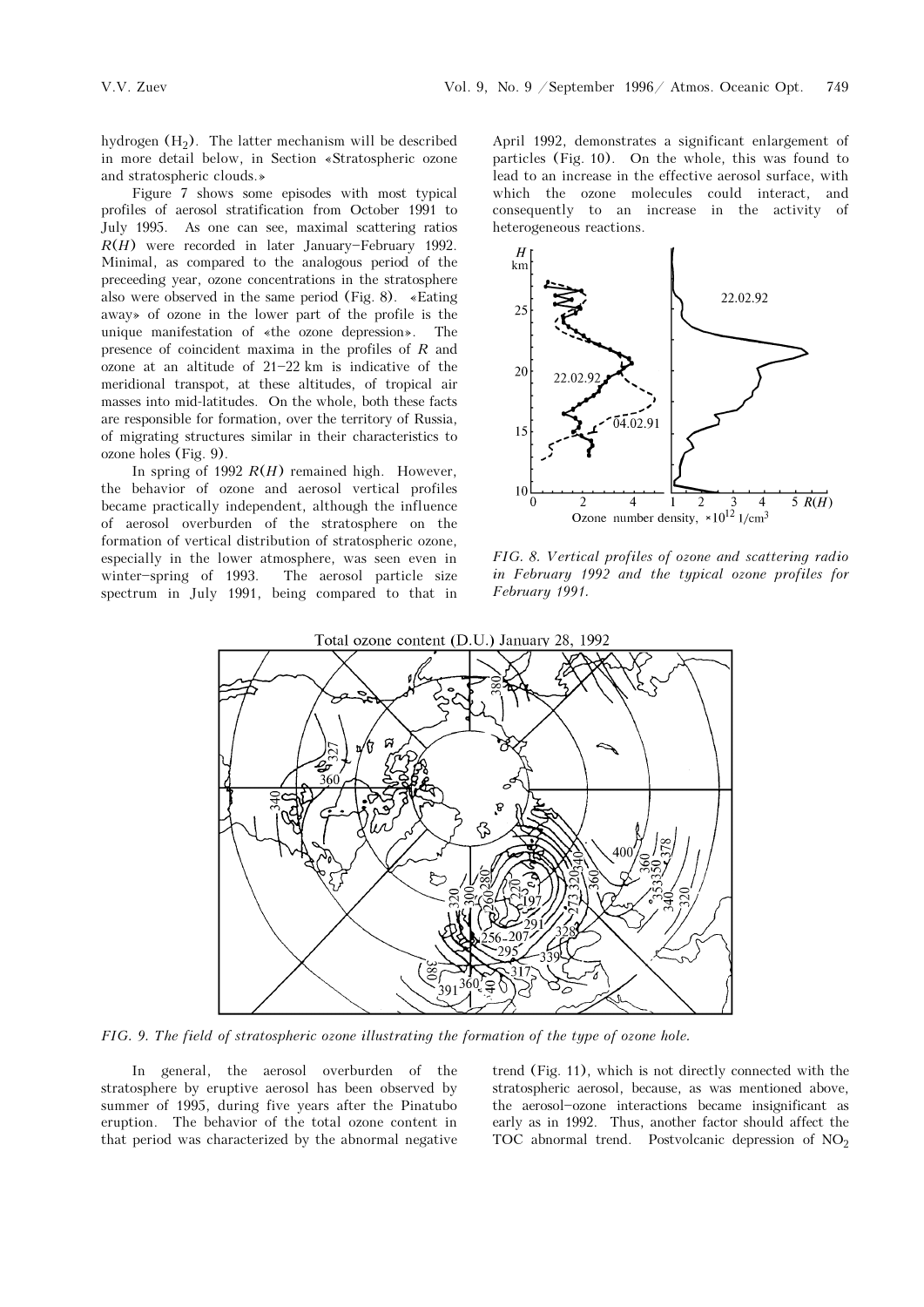in the stratosphere can be considered as one of such factors (Fig. 12). The positive trend of the total content of  $NO<sub>2</sub>$  in the stratosphere in 1992 to 1995 was found to lead to strengthening of ozone cycle with «odd nitrogen  $NO<sub>x</sub>$ , and consequently to an increase in TOC. When the  $NO<sub>2</sub>$  total content came to its standard level, values of TOC in the stratosphere also became normal.



FIG. 10. Size spectra of aerosol particles of volcanic origin in July of 1991 and 1992.



FIG. 11. Time behavior of monthly average TOC over Tomsk for the period from March 1993 to February 1995. Straight line is for linear trend.



FIG. 12. Time behavior of the nitrogen dioxide total content.

One more factor, governing the TOC behavior during the postvolcanic period, is the temperature regime in the stratosphere that has changed during this period, and, as a consequence, circulation regime, in particular, strengthening of meridional component and invasion of tropical air masses into mid-latitudes in winter period. On the other hand, the TOC behavior for the entire period of observations well correlated with the variability of the baric atmospheric formations, while its distribution over years well agrees with the quasi-two-year cycle (Fig. 13).



FIG. 13. Deviation of the monthly average TOC (March-November) from the average values for Tomsk in 1993-1995.

#### STRATOSPHERIC OZONE AND STRATOSPHERIC CLOUDS

The processes of the ozone layer destruction and their connection with the stratospheric clouds were first considered in the models of the ozone hole formation over the Antarctic.12 According to this scheme, that has found a wide use now, the anarctic air masses locked up inside the circumpolar vortex underwent an intense cooling. When stratospheric temperature drops below  $-70^{\circ}$  C, polar stratospheric clouds (PSCs) are formed. At low temperatures, at the surface of ice crystals the bonds of molecule  $NO<sub>2</sub>$ , reservior of ClO, break thus releasing chlorine which then actively participates in the processes of catalytic ozone destruction. Thus, the cause-andeffect relationship of the processes can be presented by the following scheme  $(a)$ :



A fresh original view of the correlation between the processes of ozone layer destruction and PSCs formation was put forward by Syvorotkin in Ref. 13. According to his scheme, due to degasation of the Eath the lightest gaseous fractions, hydrogen  $H_2$  and methane CH4, may be emitted into the stratosphere. In the stratosphere, hydrogen is oxidized by ozone producing water vapor and oxygen:

$$
H_2 + O_3 \rightarrow H_2O + O_2. \tag{1}
$$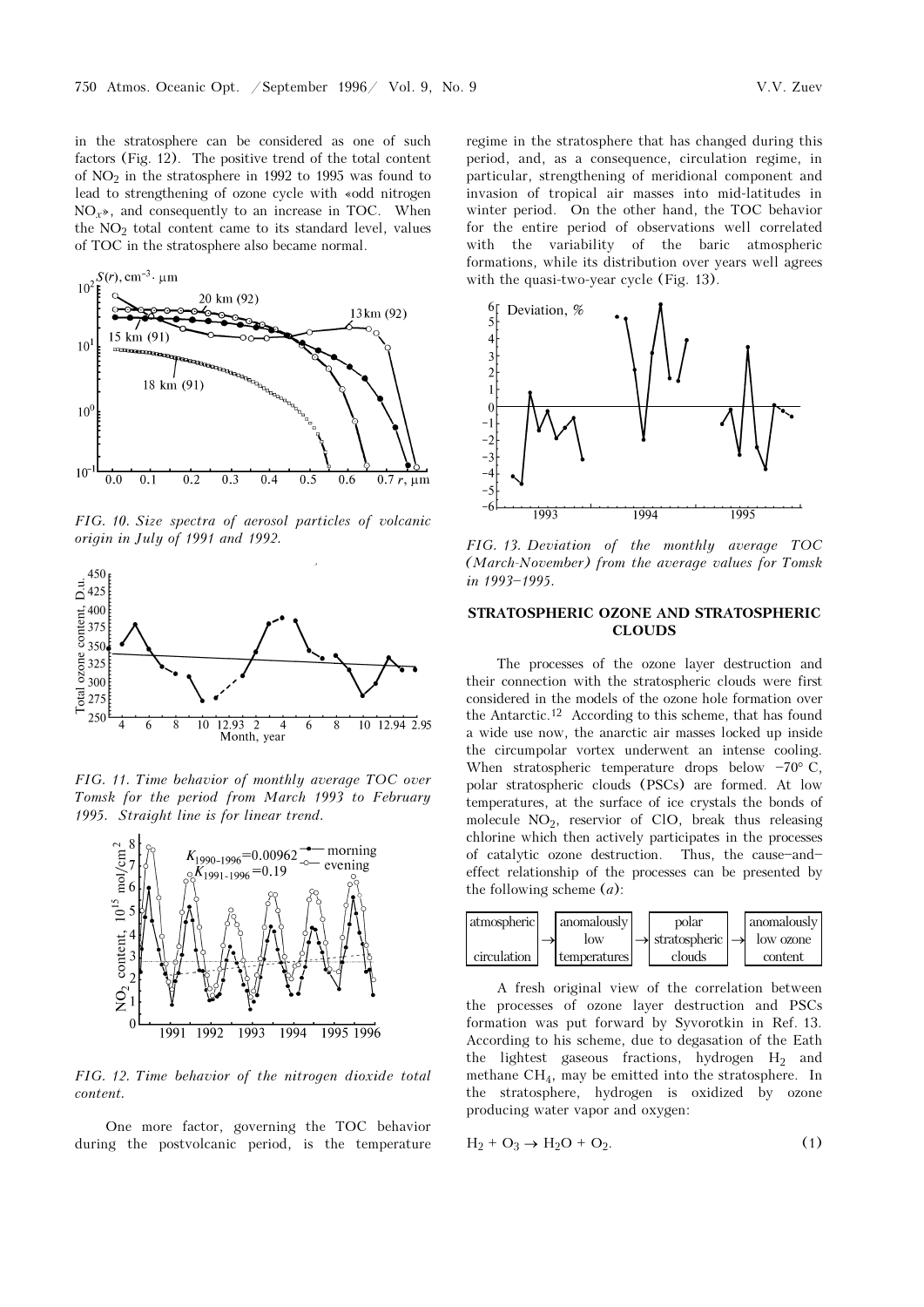The relation (1) thus is indicative of the processes of ozone destruction and supersaturation of stratospheric layers with water vapor, that can stimulate the formation of stratospheric clouds. As to the methane emission into the stratosphere, according to Syvorotkin it should lead to blocking of the chlorine cycle of catalytic ozone destruction because of the reaction

$$
CH_4 + Cl \to CH_3 + HCl.
$$
 (2)

producing the molecule-reservoir of hydrogen chloride.

One important factor universally accompanying stratospheric clouds is absent in the scheme by Syvorotkin, namely, anomalously low temperatures. Although it should be a logic consequence of the reaction (1). Naturally, heating of the stratosphere is directly related to the ozone content, because ozone is the main absorber of solar radiation in the stratosphere. Consequently, the ozone layer destruction should result in stratosphere cooling down. This, in turn, under conditions of supersaturated water vapor according to Eq. (1) should stimulate the processes of crystal formation. Taking into account the above-said, we can construct the following cause-and-effect relationship  $(b)$ :



When comparing schemes  $(a)$  and  $(b)$  it is seen that if one observes the stratosphere in the period of ozone anomalies, three main factors should be observed: low ozone concentration, low temperature, and stratospheric clouds. However, different character of the cause-and-effect relationships is responsible for different temporal sequence of events. Just this moment can allow the schemes (a) and (b) to be experimentally tested.

During regular lidar observations of the stratosphere over Tomsk at the SLS of the Institute of Atmospheric Optics since 1986, as rare episodes the abnormal increase of the scattering ratio  $R$  (the ratio of the total atmospheric backscatter to the molecular backscatter) was detected that disappeared some days later. Thus, for example, Fig. 14 shows vertical profiles of R, recorded at wavelength of 1064 nm in January 1995. The maximal values of  $R$  recorded that time were far higher than that on other days of the same year. Figure 15 demonstrates the results of our observations of the total ozone content, with an M-124 spectrophotometer, and temperature in the stratosphere. One can see from the figure that the situation in the stratosphere evolved in the following way. On January 21 the minimal TOC values were observed, then TOC became to progressively increase. Minimal temperature in the stratosphere was recorded a little bit later, on January 24. At the same time the stratospheric clouds were observed. As seen, such an evolution corresponds more closely to the scheme (b).



FIG. 14. Vertical profiles of scattering ratio at wavelength  $\lambda = 1064$  nm in January 1995.



FIG. 15. Time behavior of the total ozone content and temperature at the corresponding millibar surface (baloon data) in January 1995.

Certainly, it is incorrect to draw a conclusion based on a single case. However, these results set us considering more closely the data series on lidar sensing of ozone and aerosol we obtained, in particular, in July 1991, during the first month after Mt. Pinatubo eruption. Well pronounced negative correlation between the ozone and aerosol profiles was then observed in the lower stratosphere. It may be a consequence of the scheme  $(b)$ . At least, in this case the minimal temperatures also were recorded with a time lag with respect to the minimal values of the total ozone content in the stratosphere.

#### STRATOSPHERIC OZONE SITUATIONS WITH MINIMAL CONTRIBUTION OF DYNAMICAL FACTORS

As known, the ozone variability is due to superposition of two circumstances: atmospheric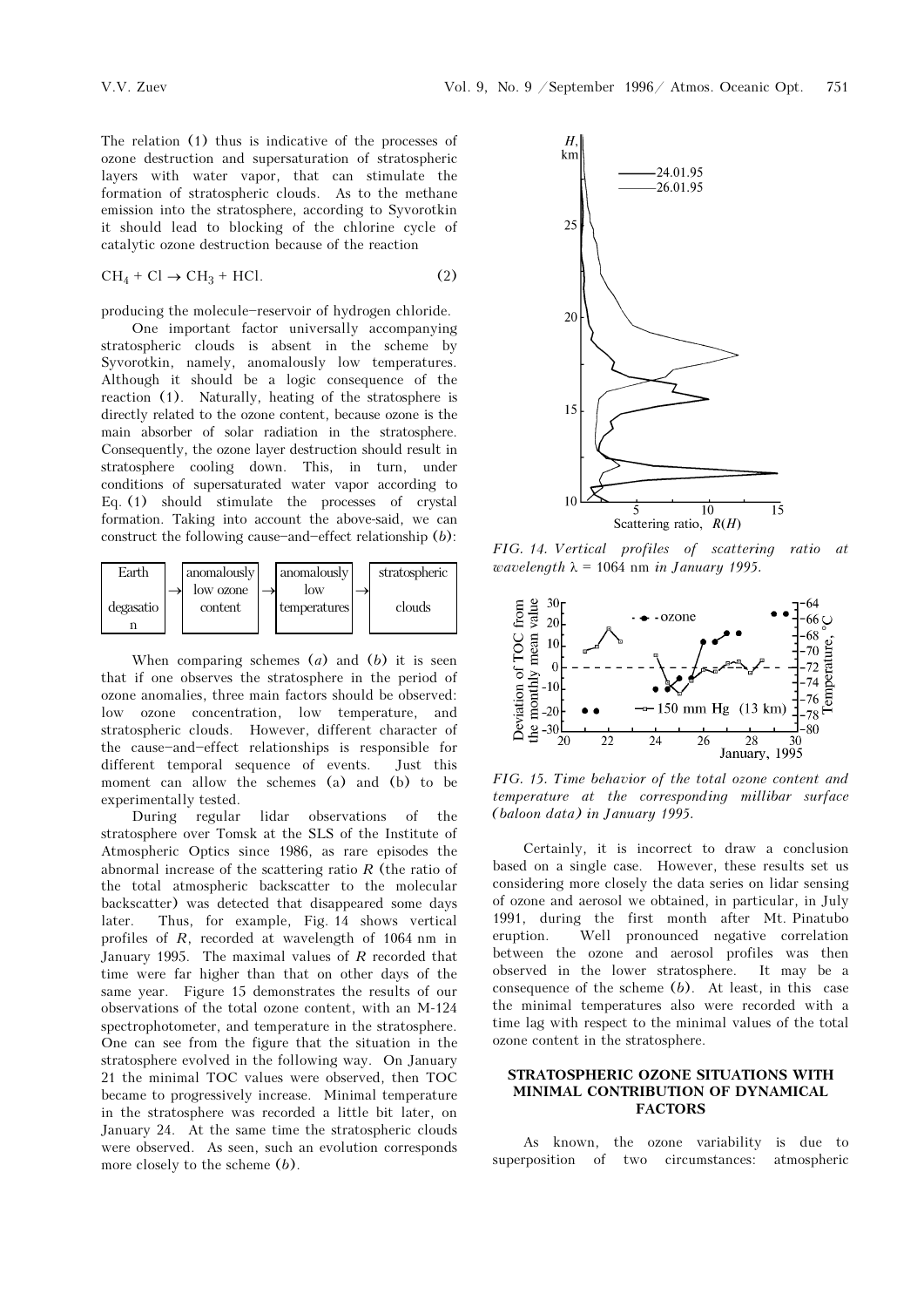chemistry and dynamics, and the contributions from them can hardly be separated. Since the anthropogenic factor in the processes of ozone layer destruction is related to the chemistry of the stratosphere (for example, the chlorine cycle of catalytic ozone destruction stimulated by freons), then it can be studied most adequately when the contribution from the dynamic processes is minimal. Such a situation for mid-latitudes is usually characterized by a stable temperature stratification with no meridional component in the circulation of the stratosphere. One more criterion of similar situation can be the analysis of the relative behavior of stratospheric ozone and the components of its nitrogen cycle, in particular,  $NO<sub>2</sub>$ . Since in dark time of a day  $NO<sub>2</sub>$  quickly reacts with  $O_3$ :

$$
NO_2 + O_3 \rightarrow NO_3 + O_2
$$

with the following reactions producing  $N_2O_5$ , then one can expect that under conditions of stable stratosphere well pronounced negative correlation should be observed in the behavior of  $NO<sub>2</sub>$  and  $O<sub>3</sub>$ . Figure 16 shows the time variability of the night ozone content and the evening  $NO<sub>2</sub>$  content in the 25-30 and 25-35 km stratospheric layers, respectively, obtained using the lidar method and the twilight specrophotometric method. One can separate here at least one interval for February 24 (55th day) to March 13 (73rd day), 1996, when the opposite behavior of  $O_3$  and  $NO_2$  is observed. On other days their behavior is uncertain. The results of synoptic analysis indicate that in this time interval the stratosphere was characterized by a stable zonal transport of air masses. Thus, the complex analysis of data of lidar and spectrophotometric observations at the same point allows one to pictorially separate out the sections with minimal contribution of dynamic factors.



FIG. 16. Time behavior of nitrogen dioxide and ozone (from lidar data) in 1996.

#### **CONCLUSION**

Many-year complex observations of the ozone layer over Tomsk at the SLS of the Institute of Atmospheric Optics Sb RAS have shown that:

- Anomalous behavior of the stratospheric ozone held during five years after the Mt. Pinatubo eruption. Therefore it is practically impossible to draw some conclusions about tendencies manifesting themselves in the ozone layer during that period. This is apparently also true for the problem of detection of the numerous ozone holes in spring and winter of 1995 over East Siberia.

- Ozone total content and vertical distribution behave, as a rule, in good agreement with the circulation processes and the behavior of baric formations.

 $-$ In the chemical transformations of ozone, the cycle of interactions with odd nitrogen  $NO<sub>r</sub>$  is well pronounced. For more detailed study of the chemistry of stratosphere we are planing to arrange the channels of spectrophotometric measurements of the  $NO<sub>3</sub>$  and OClO total content in the near future. It should be emphasized that the information about  $NO<sub>3</sub>$  should serve as a peculiar kind of indicator of the chlorine cycle of stratospheric ozone, sine the ratio  $NO<sub>2</sub>/O<sub>3</sub>/NO<sub>3</sub>$  changes markedly at production of molecules-reservoirs ClONO<sub>2</sub>.

- On the whole, many-year observations give no grounds to the statement of the prevailing part of anthropogenic factor in the destruction of ozone layer of the Earth's atmosphere.

#### ACKNOWLEGEMENTS

The author would like to express his gratitude to the colleagues of his laboratory and N.F. Elanskii, A.S. Elokhov, and A.N. Gruzdev (Institute of Atmospheric Physics, Russian Academy of Sciences) who kindly placed at his disposal the results of observations of the stratospheric  $NO<sub>2</sub>$  in Zvenigorod.

This work was partially supported by the Russian Foundation for Fundamental Researches, Project No. 96-05-64282.

#### **REFERENCES**

1. A.V. El'nikov, V.N. Marichev, K.D. Shelevoi, and D.I. Shelefontyuk, Opt. Atm. 1, No. 4, 117-123 (1988).

2. A.V. El'nikov, V.V. Zuev, V.N. Marichev, Opt. Atm. 4, No. 6, 462-465 (1991).

3. A.V. El'nikov, V.V. Zuev, V.N. Marichev, and S.I. Tsaregorodtsev, Atm. Opt. 2, No. 9, 910-915 (1989). 4. V.D. Burlakov, A.V. El'nikov, V.V. Zuev, V.N. Marichev, and V.L. Pravdin, Atmos. Oceanic

Opt. 5, No. 10, 664-667 (1992).